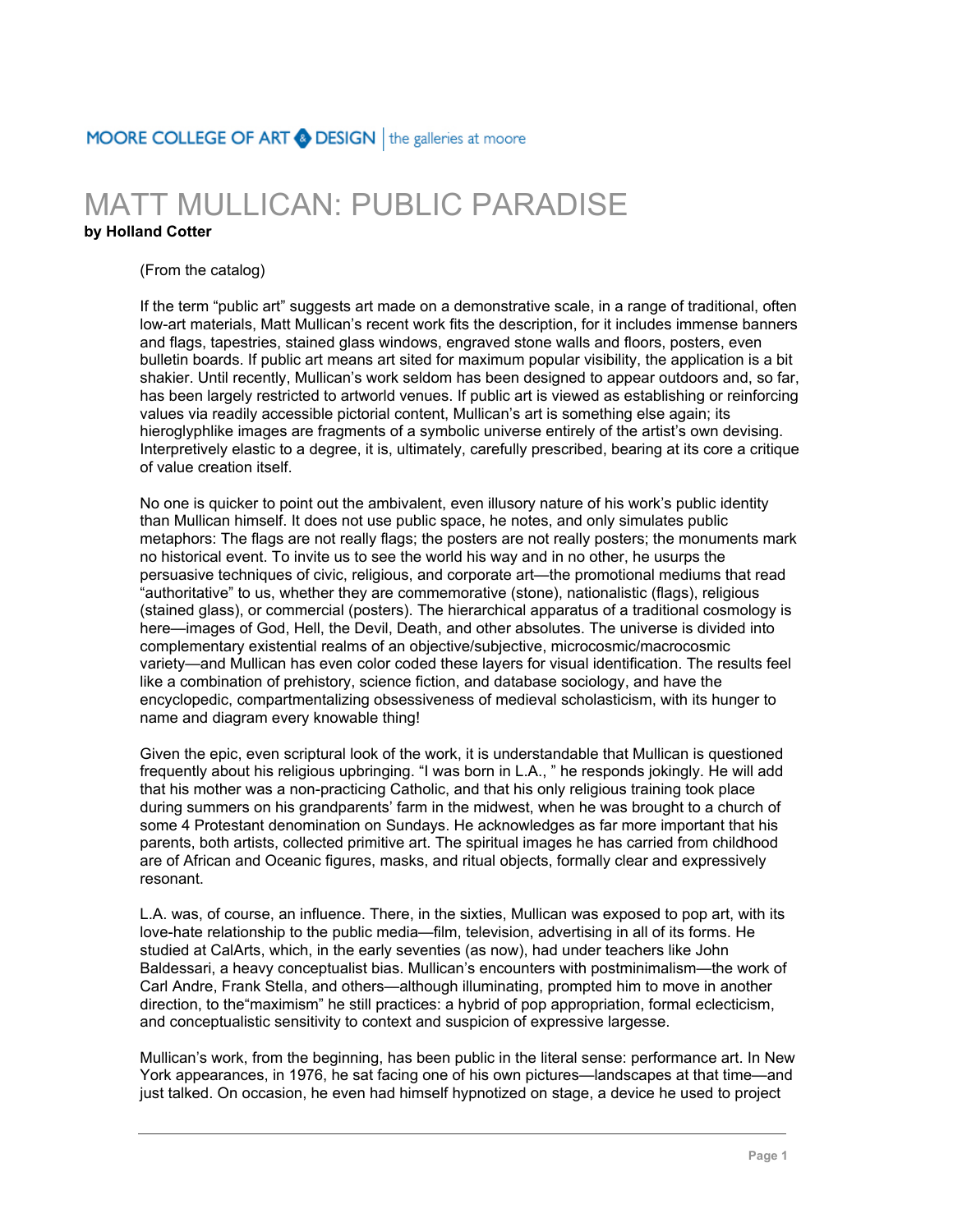himself both backward and forward to earlier and later stages of his own life, relating the journey to his audience as he experienced it, often as an episodic symbolic narrative of death, transformation, and rebirth. Several of the symbols that later figured in his art (the Hell figure, a man's head with open mouth, being one) derive from these performances. Playing a shamanlike role, Mullican clearly regarded his own presence as a crucial mediating ingredient between his art and the viewer. The performances seem to have been genuinely intuitive on one level and highly manipulative on another; the sense of total immersion they engendered continues today in the increasingly theatrical public scale and format of his stationary work, and in the almost incantatory proliferation of his symbols.

In 1978, while grounded in a Nova Scotia airport before delivering a lecture, Mullican became aware of the full range of unwritten signs surrounding him: intensely concentrated graphic reductions that directed him to restaurants and rest rooms, forbade him to smoke here or enter there, encouraged him to smile, and so on. He was struck not only by the way public signs and those of his own inventive imagination interlocked but also by the way sheer ubiquity gave each sign its power. It was, for him, an epiphanic observation—the moment he was forced to take semiology personally. His 1980 show at Mary Boone—his first in a New York commercial gallery—used this understanding to create the paradigm for his subsequent work. The show consisted of posters, individually handmade but mechanically simulated, even to being shrinkwrapped. The notion of introducing fake reproduced art (which meant fake low art) into a market founded on the prestige attached to the original was part of the critical agenda, but there was more. For what these posters "sold," in the shorthand lexicon of public signage was Mullican's own postmodernist fundamentalism: "Mullican Life," "Mullican Death, " "Mullican World, " to quote the words that he included as part of the images themselves. These posters were early examples—in the combination of public formal and private vocabulary—not only of his gift for astutely ideated presentation but for introducing one of his recurrent concerns: In the reality of perpetual promotion we live with, the critical issue is what is being sold.

Mullican's consumerist trope of evangelism and personal advertising further developed with the rubbings began in 1983. The technique occurred to him on a visit to the Museum of Fine Arts, in Boston, where he saw a Chinese stone relief and its rubbed impression displayed side by side. The idea was appealing. Critically it addressed the mystique of the hidden original—the master—that a rubbing implied. His response to this phenomenon was to create masters so function-intensive and aesthetically unpresentable they would be good for nothing *but* the taking of a rubbing. Here, the original is a mere mechanical; the copy alone is art. Metaphorically the rubbing process recalled the transference to the retina of an image of the world itself—revealing that image be only a shadowy version of the original, a neo-Platonic gloss in line with Mullican's metaphysical layerings of reality and the curious sadness at the heart of his vision. Practically, the rubbing technique permitted him to make quick multiples on a large scale; in the world of art, the growing notion that public presence was an active conceptual ingredient made the factors of size and production very important.

With these concerns grew an interest in craftsmanly manufacture. This issue first arose in 1981–82 when Mullican visited India, where his designs were turned into colored banners by local tailors—a material realization of ideas that a single artist with limited artisanal skills could not hope to accomplish. Subsequently, he has employed craftsmen in a variety of mediums, from stained glass work (which he designs infrequently, the last being for the museum in The Hague) to carved stonework (an outdoor floor installed in Münster, Germany, in the summer of 1987), to flags and banners (a series of which was commissioned to hang outside the Los Angeles Museum of Contemporary Art this past year [cover]).

The sight of Mullican's personal emblems flying from MOCA's facade, or, for that matter, brought together in a gallery space, naturally prompts the question, how personal are these images? To the degree that Mullican has invented, or reinvented, them (he claims no specific literary sources; he takes them wherever he finds them—the street, the airport, his imagination) , and given the fact that he is the only one capable of accurately designating their meanings, they are personal